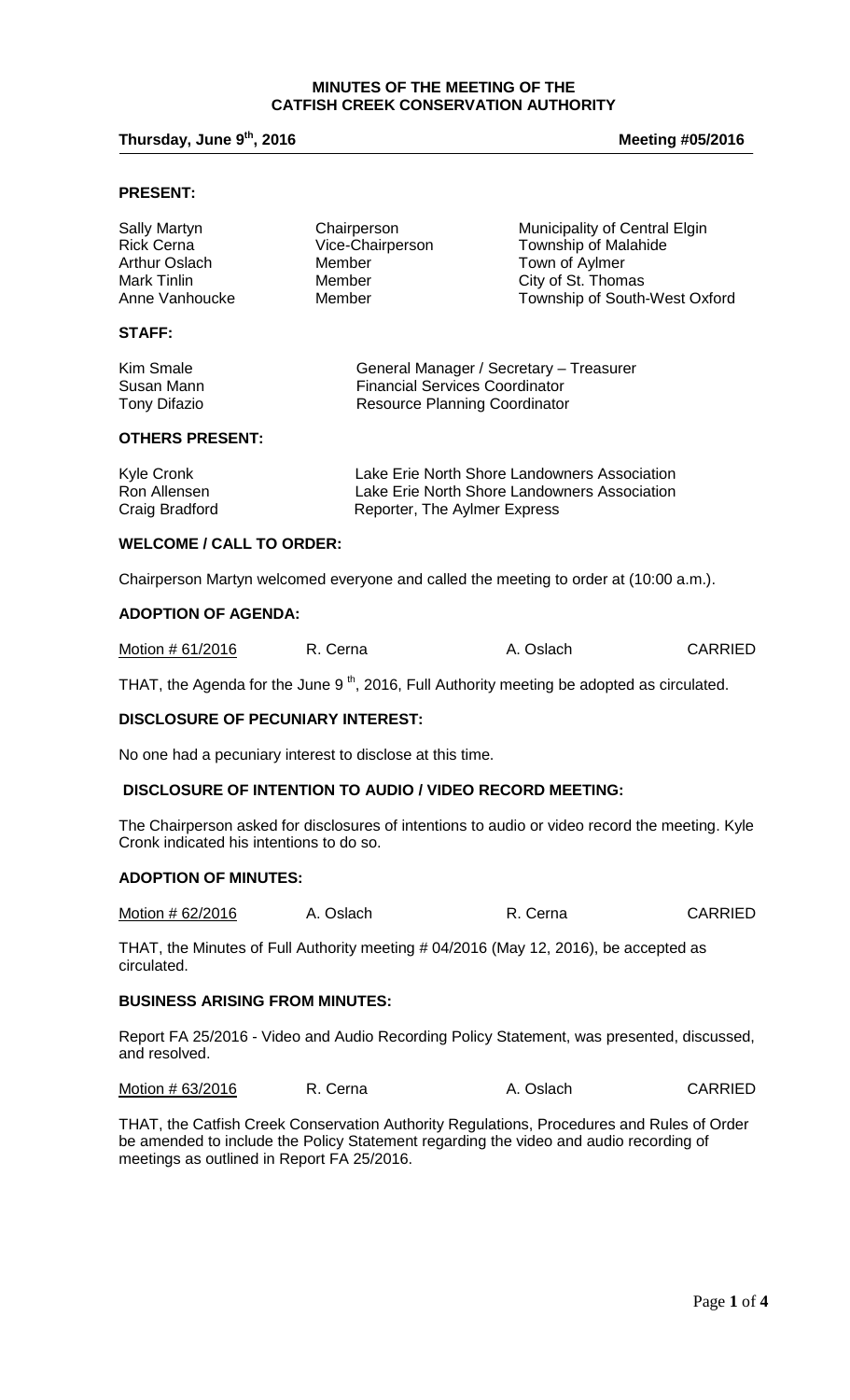## **PUBLIC / SPECIAL DELEGATIONS:**

a) Kyle Cronk – LENSLA:

Chairperson Martyn called upon Kyle Cronk to give a presentation on the Elgin County Shoreline Management Plan. Kyle provided the Board with a short video describing the importance of Lake Erie and the need to embrace a stable shoreline and work collaboratively to promote tourism and recreation. The video also showed some examples of recent erosion control measures which have been constructed in different locations along the north shore of Lake Erie. Following the video, Mr. Cronk provided some additional comments regarding his own property along Dexter Line in Central Elgin before answering a few questions from the Board. He concluded his presentation at (10:20 a.m.).

# b) Ron Allensen – LENSLA:

Mr. Allensen was asked by the Chairperson to make his presentation to the Board. Ron circulated a copy of his speaking notes which stressed the following three (3) points.

- 1) The issue of shoreline management is absolutely critical to the ecosystem and we need to get it right.
- 2) The rules that govern the shoreline at this moment are not the same for all in Elgin County. Consistency in policies and interpretation was one of the main goals of the new Shoreline Management Plan. To date, this has not been achieved.
- 3) The rights of individual property owners are being trampled on and need to be better recognized.

Ron concluded his presentation at (10:25 a.m.) by asking the Board to set aside the new Shoreline Management Plan as it currently stands.

# **REPORTS:**

Chairperson Martyn asked for permission to move Report FA 34/2016 – Notice of Motion up on the Agenda for the benefit of the Public / Special Delegations in attendance. The Board concurred with this request.

Report FA 34/2016 – Notice of Motion, was presented, discussed, and resolved.

The Chairperson referred to the Notice of Motion submitted by Member Oslach to reconsider the previous decision to approve the Elgin County Shoreline Management Plan of November  $12<sup>th</sup>$ 2015, Motion #124/2015. She reminded the Board that after a question has been decided, any member who voted thereon may with the majority consent of the Full Authority thereafter move for reconsideration of the question.

Each member was given the opportunity to express their respective position on this matter. During a lengthy discussion, the members decided to put aside the previous Motion submitted by Member Oslach, with his agreement and instead, adopted the following three (3) Motions.

Motion # 64/2016 A. Oslach A. Vanhoucke CARRIED

THAT, the Catfish Creek Conservation Authority Board of Directors moves to reconsider its previous decision to approve the Elgin County Shoreline Management Plan of November 12<sup>th</sup>, 2015, Motion #124/2015.

Motion # 65/2016 R. Cerna A. Oslach CARRIED

THAT, Motion #124/2015, be rescinded; and further,

That, the Catfish Creek Conservation Authority revert back to using the 1991 Shoreline Management Plan.

Motion # 66/2016 A. Vanhoucke A. Oslach CARRIED

THAT, all stakeholders be encouraged to review the Elgin County Shoreline Management Plan with meaningful consultation and input from the public.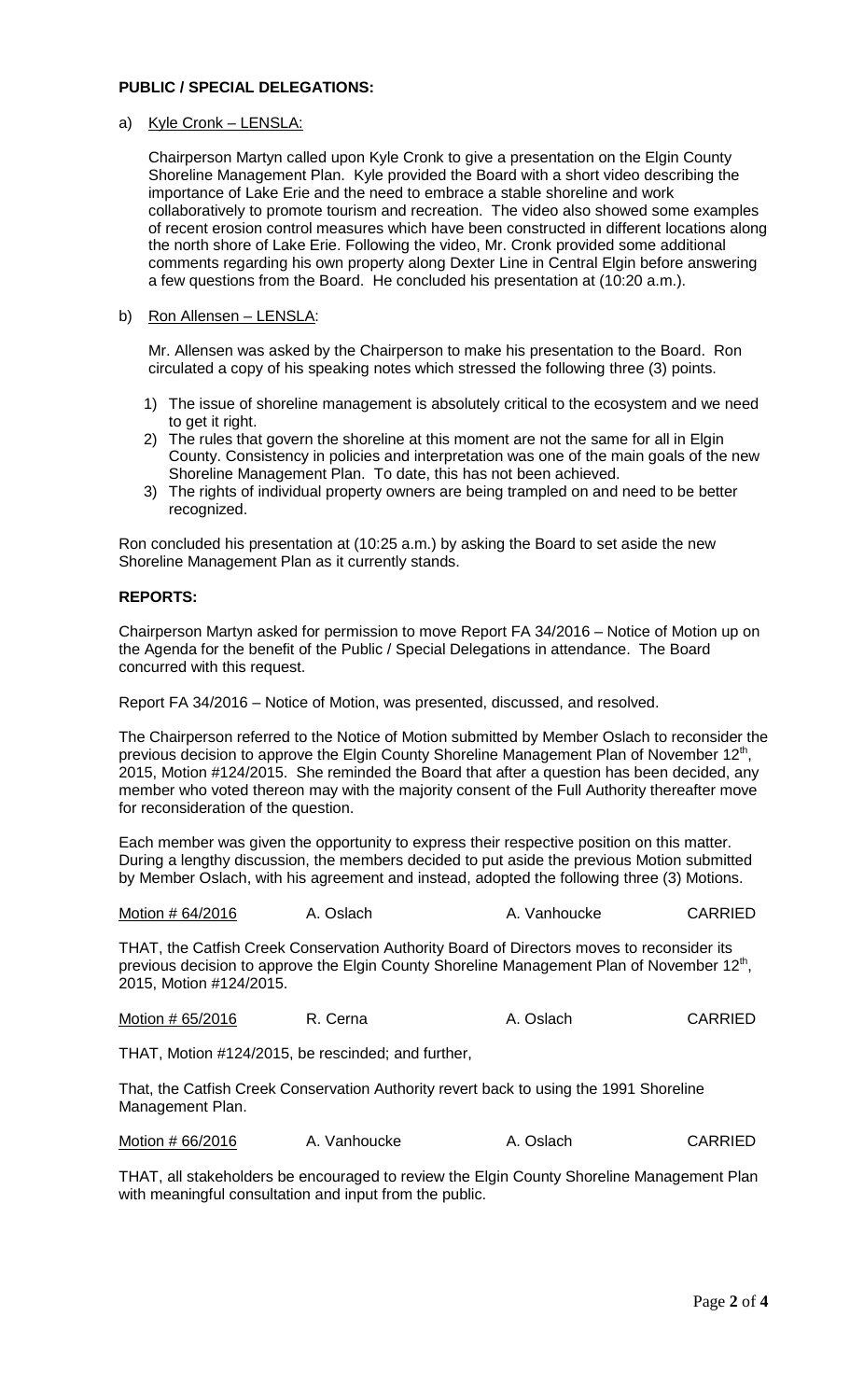|                                  |                                                                     | Report FA 26/2016 - Monthly Staff Reports, was presented, discussed, and resolved.              |                |
|----------------------------------|---------------------------------------------------------------------|-------------------------------------------------------------------------------------------------|----------------|
| Motion # 67/2016                 | A. Oslach                                                           | R. Cerna                                                                                        | <b>CARRIED</b> |
|                                  | THAT, Staff Reports for the month of May, 2016, be noted and filed. |                                                                                                 |                |
| and resolved.                    |                                                                     | Report FA 27/2016 - May Summary of Revenue and Expenditures, was presented, discussed,          |                |
| Motion # 68/2016                 | R. Cerna                                                            | A. Oslach                                                                                       | <b>CARRIED</b> |
|                                  | THAT, Report FA 27/2016, be noted and filed.                        |                                                                                                 |                |
|                                  |                                                                     | Report FA 28/2016 - Accounts Payable, was presented, discussed, and resolved.                   |                |
| the bottom of Report FA 28/2016. |                                                                     | The Financial Services Coordinator noted that Cheque Numbers 26441 - 26447 were added to        |                |
| Motion # 69/2016                 | A. Oslach                                                           | R. Cerna                                                                                        | <b>CARRIED</b> |
| FA 28/2016.                      |                                                                     | THAT, Accounts Payable totaling \$107,113.55, be approved for payment as amended in Report      |                |
|                                  |                                                                     | Report FA 29/2016 – Monthly Plan Review, was presented, discussed, and resolved.                |                |
| Motion # 70/2016                 | A. Oslach                                                           | A. Vanhoucke                                                                                    | <b>CARRIED</b> |
| May, 2016.                       |                                                                     | THAT, the Full Authority approve the Monthly Plan Review Report for the months of April and     |                |
| and resolved.                    |                                                                     | Report FA 30/2016 – Approved Section 28 Regulation Applications, was presented, discussed,      |                |
| Motion # 71/2016                 | A. Vanhoucke                                                        | A. Oslach                                                                                       | <b>CARRIED</b> |
| 30/2016, as information.         |                                                                     | THAT, the Full Authority receive the staff approved Section 28 Regulation Application Report FA |                |
|                                  |                                                                     | Report FA 31/2016 – Summer Employment Programs, was presented, discussed, and resolved.         |                |
| Motion # 72/2016                 | A. Oslach                                                           | A. Vanhoucke                                                                                    | <b>CARRIED</b> |
|                                  | Employment Programs as outlined in Report FA 31/2016.               | THAT, the Full Authority acknowledge receipt of the information on the 2016 Summer              |                |
|                                  |                                                                     | Report FA 32/2016 – Special Projects Funding, was presented, discussed, and resovled.           |                |
| Motion # 73/2016                 | A. Oslach                                                           | A. Vanhoucke                                                                                    | <b>CARRIED</b> |
| 32/2016.                         |                                                                     | THAT, the Full Authority acknowledge the 2016 Special Projects as outlined in Report FA         |                |
| resolved.                        |                                                                     | Report FA 33/2016 – Conservation Authorities Act Review, was presented, discussed, and          |                |
| Motion # 74/2016                 | M. Tinlin                                                           | A. Oslach                                                                                       | <b>CARRIED</b> |

THAT, Report FA 33/2016, be received as information at this time.